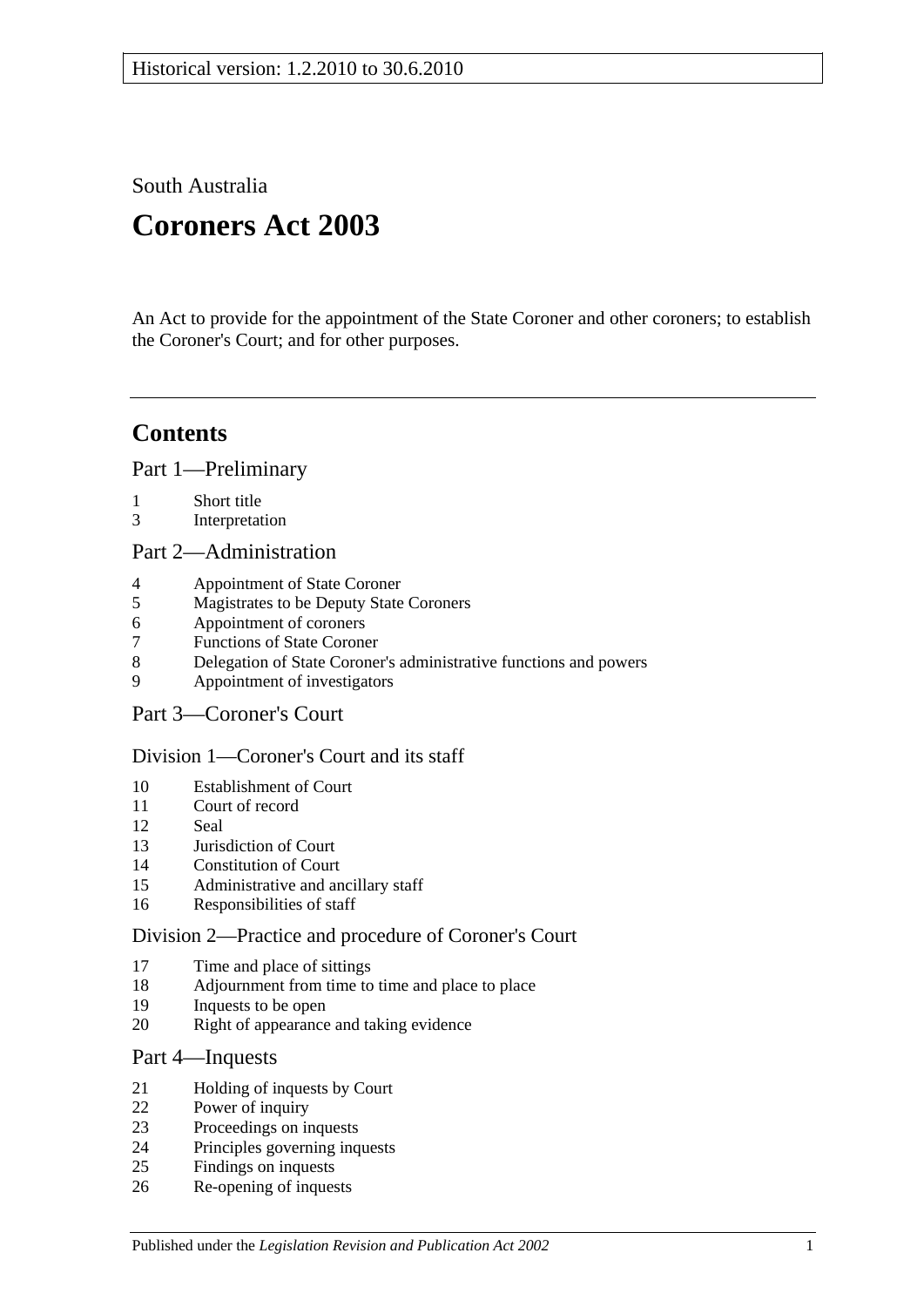27 [Appeals from findings made on inquests](#page-11-0)

### [Part 5—Reporting of deaths](#page-11-1)

- 28 [Reporting of deaths](#page-11-2)<br>29 Finding to be made
- [Finding to be made as to cause of notified reportable death](#page-12-0)

#### [Part 6—Miscellaneous](#page-12-1)

- 30 [Order for removal of body for interstate inquest](#page-12-2)
- 31 [State Coroner or Court may provide assistance to coroners elsewhere](#page-12-3)
- 32 [Authorisation for disposal of human remains](#page-12-4)
- 33 [Immunities](#page-13-0)
- 34 [Confidentiality](#page-13-1)
- 35 [Coroners may not be called as](#page-13-2) witnesses
- 36 [Punishment of contempts](#page-13-3)
- 37 [Accessibility of evidence etc](#page-13-4)
- 38 [Provision of information derived from Court records etc](#page-14-0)
- 39 [Annual report](#page-14-1)
- 40 [Miscellaneous provisions relating to legal process](#page-14-2)
- 41 [Service](#page-14-3)
- 42 [Rules of Court](#page-15-0)
- 43 [Regulations](#page-15-1)

#### [Schedule—Transitional provisions](#page-15-2)

#### Part 16—Transitional provisions

25 [Transitional provisions](#page-15-3)

[Legislative history](#page-16-0)

#### <span id="page-1-0"></span>**The Parliament of South Australia enacts as follows:**

## **Part 1—Preliminary**

#### <span id="page-1-1"></span>**1—Short title**

This Act may be cited as the *Coroners Act 2003*.

#### <span id="page-1-2"></span>**3—Interpretation**

In this Act, unless the contrary intention appears—

*anaesthetic* means a local or general anaesthetic, and includes the administration of a sedative or analgesic;

*body* of a dead person means the whole, or any part, of the body (whatever its physical state may be);

*coroner* means—

- (a) the State Coroner; or
- (b) a Deputy State Coroner; or
- (c) any other coroner appointed under [Part 2;](#page-4-0)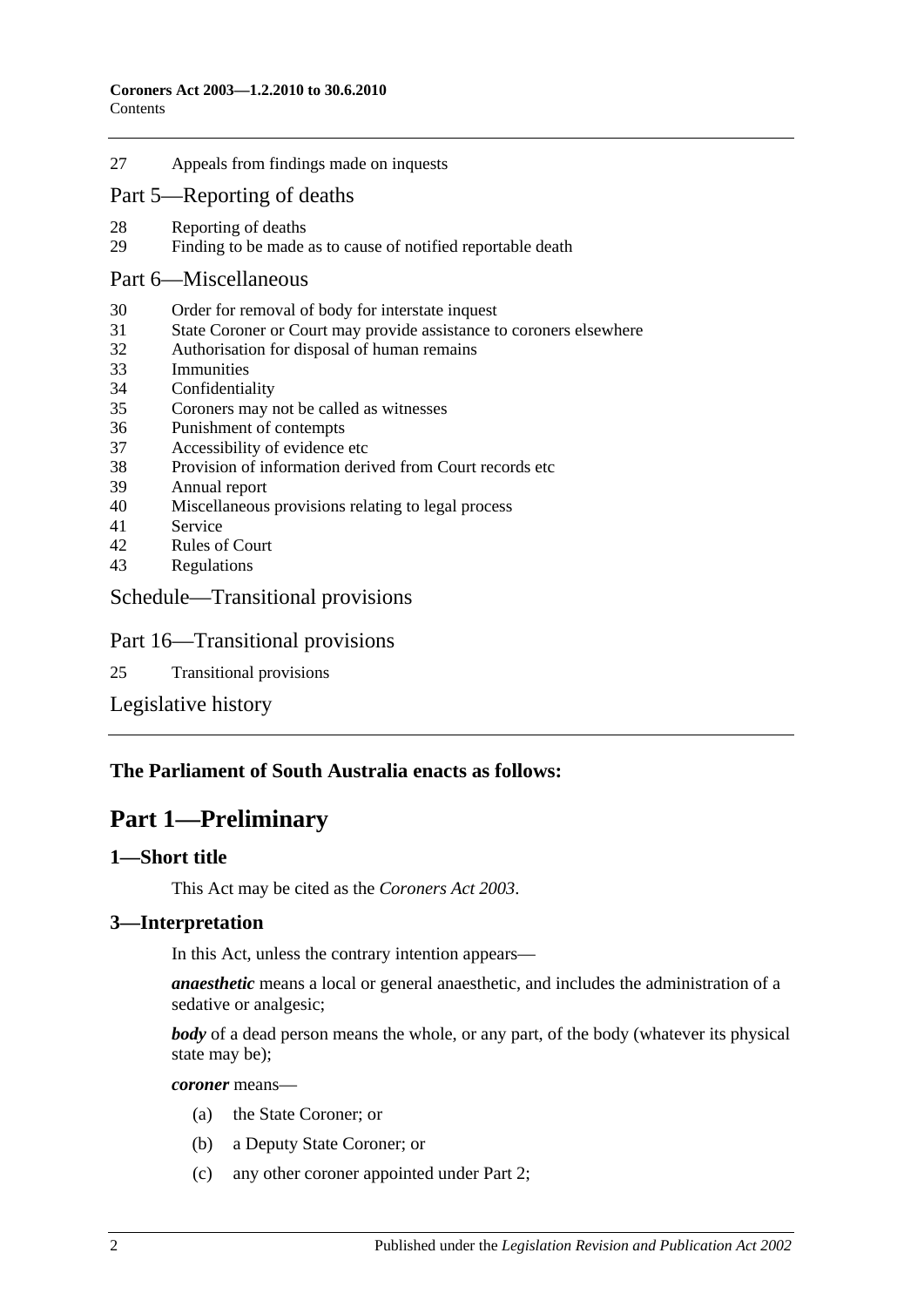*Coroner's Court* or *Court* means the Coroner's Court of South Australia;

*death in custody* means the death of a person where there is reason to believe that the death occurred, or the cause of death, or a possible cause of death, arose, or may have arisen, while the person—

- <span id="page-2-1"></span>(a) was being detained in any place within the State under any Act or law, including any Act or law providing for home detention (and, for the purposes of this paragraph, a detainee who is absent from the place of his or her detention but is in the custody of an escort will be regarded as being in detention, but not otherwise); or
- <span id="page-2-0"></span>(b) was in the process of being apprehended or was being held—
	- (i) at any place (whether within or outside the State)—by a person authorised to do so under any Act or law of the State; or
	- (ii) at any place within the State—by a person authorised to do so under the law of any other jurisdiction; or
- (c) was evading apprehension by a person referred to in [paragraph](#page-2-0) (b); or
- (d) was escaping or attempting to escape from any place or person referred to in [paragraph](#page-2-1) (a) or [\(b\);](#page-2-0)

*Deputy State Coroner*—see [section](#page-4-2) 5;

*investigator* means—

- (a) a police officer; or
- (b) a person appointed under this Act to be an investigator;

*legal practitioner* has the same meaning as in the *[Legal Practitioners Act](http://www.legislation.sa.gov.au/index.aspx?action=legref&type=act&legtitle=Legal%20Practitioners%20Act%201981) 1981*;

*medical practitioner* means a person registered as a medical practitioner under the *[Medical Practitioners Act](http://www.legislation.sa.gov.au/index.aspx?action=legref&type=act&legtitle=Medical%20Practitioners%20Act%201983) 1983*;

*premises* means any land, building, structure, vehicle, vessel or aircraft;

*reportable death* means the State death of a person—

- (a) by unexpected, unnatural, unusual, violent or unknown cause; or
- (b) on an aircraft during a flight, or on a vessel during a voyage; or
- (c) in custody; or
- (d) that occurs during or as a result, or within 24 hours, of—
	- (i) the carrying out of a surgical procedure or an invasive medical or diagnostic procedure; or
	- (ii) the administration of an anaesthetic for the purposes of carrying out such a procedure,

not being a procedure specified by the regulations to be a procedure to which this paragraph does not apply;

- (e) that occurs at a place other than a hospital but within 24 hours of—
	- (i) the person having been discharged from a hospital after being an inpatient of the hospital; or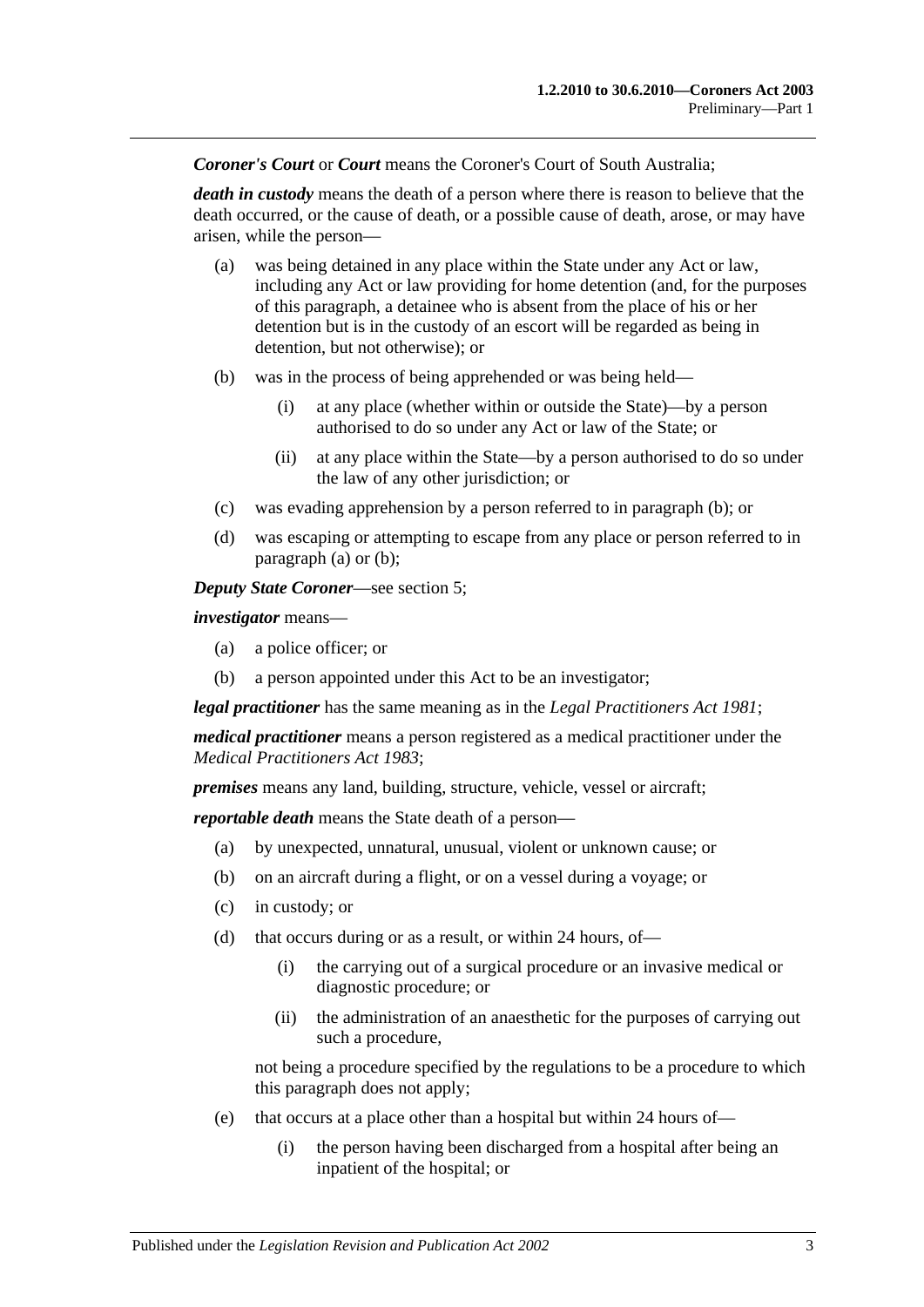- (ii) the person having sought emergency treatment at a hospital; or
- (f) where the person was, at the time of death—
	- (i) a protected person under the *[Aged and Infirm Persons' Property](http://www.legislation.sa.gov.au/index.aspx?action=legref&type=act&legtitle=Aged%20and%20Infirm%20Persons%20Property%20Act%201940)  Act [1940](http://www.legislation.sa.gov.au/index.aspx?action=legref&type=act&legtitle=Aged%20and%20Infirm%20Persons%20Property%20Act%201940)* or the *[Guardianship and Administration Act](http://www.legislation.sa.gov.au/index.aspx?action=legref&type=act&legtitle=Guardianship%20and%20Administration%20Act%201993) 1993*; or
	- (ii) in the custody or under the guardianship of the Minister under the *[Children's Protection Act](http://www.legislation.sa.gov.au/index.aspx?action=legref&type=act&legtitle=Childrens%20Protection%20Act%201993) 1993*; or
	- (iii) a patient in an approved treatment centre under the *[Mental Health](http://www.legislation.sa.gov.au/index.aspx?action=legref&type=act&legtitle=Mental%20Health%20Act%201993)  Act [1993](http://www.legislation.sa.gov.au/index.aspx?action=legref&type=act&legtitle=Mental%20Health%20Act%201993)*; or
	- (iv) a resident of a licensed supported residential facility under the *[Supported Residential Facilities Act](http://www.legislation.sa.gov.au/index.aspx?action=legref&type=act&legtitle=Supported%20Residential%20Facilities%20Act%201992) 1992*; or
	- (v) accommodated in a hospital or other treatment facility for the purposes of being treated for drug addiction; or
- (g) that occurs in the course or as a result, or within 24 hours, of the person receiving medical treatment to which consent has been given under Part 5 of the *[Guardianship and Administration Act](http://www.legislation.sa.gov.au/index.aspx?action=legref&type=act&legtitle=Guardianship%20and%20Administration%20Act%201993) 1993*; or
- (h) where no certificate as to the cause of death<sup>1</sup> has been given to the Registrar of Births, Deaths and Marriages; or
- (i) that occurs in circumstances prescribed by the regulations;

*State* includes—

- (a) the sea that is within the adjacent area in respect of the State (as defined for the purposes of the *Coastal Waters (State Powers) Act 1980* (Cth)); and
- (b) the airspace above that sea;

*State Coroner* means the person holding or acting in the office of State Coroner under Part 2:

*State death* means the death of a person—

- (a) that occurred in the State; or
- (b) where the place of death is unknown but it is reasonably possible that the death occurred in the State; or
- (c) where the body of the person is in the State; or
- (d) a cause of which occurred, or possibly occurred, in the State; or
- (e) where, at the time of death, the person was ordinarily a resident in the State; or
- (f) in the case of a death on an aircraft or vessel—where the flight or voyage was to a place of disembarkation in the State.

**Note—**

1 See section 36(3) of the *[Births, Deaths and Marriages Registration Act](http://www.legislation.sa.gov.au/index.aspx?action=legref&type=act&legtitle=Births%20Deaths%20and%20Marriages%20Registration%20Act%201996) 1996*.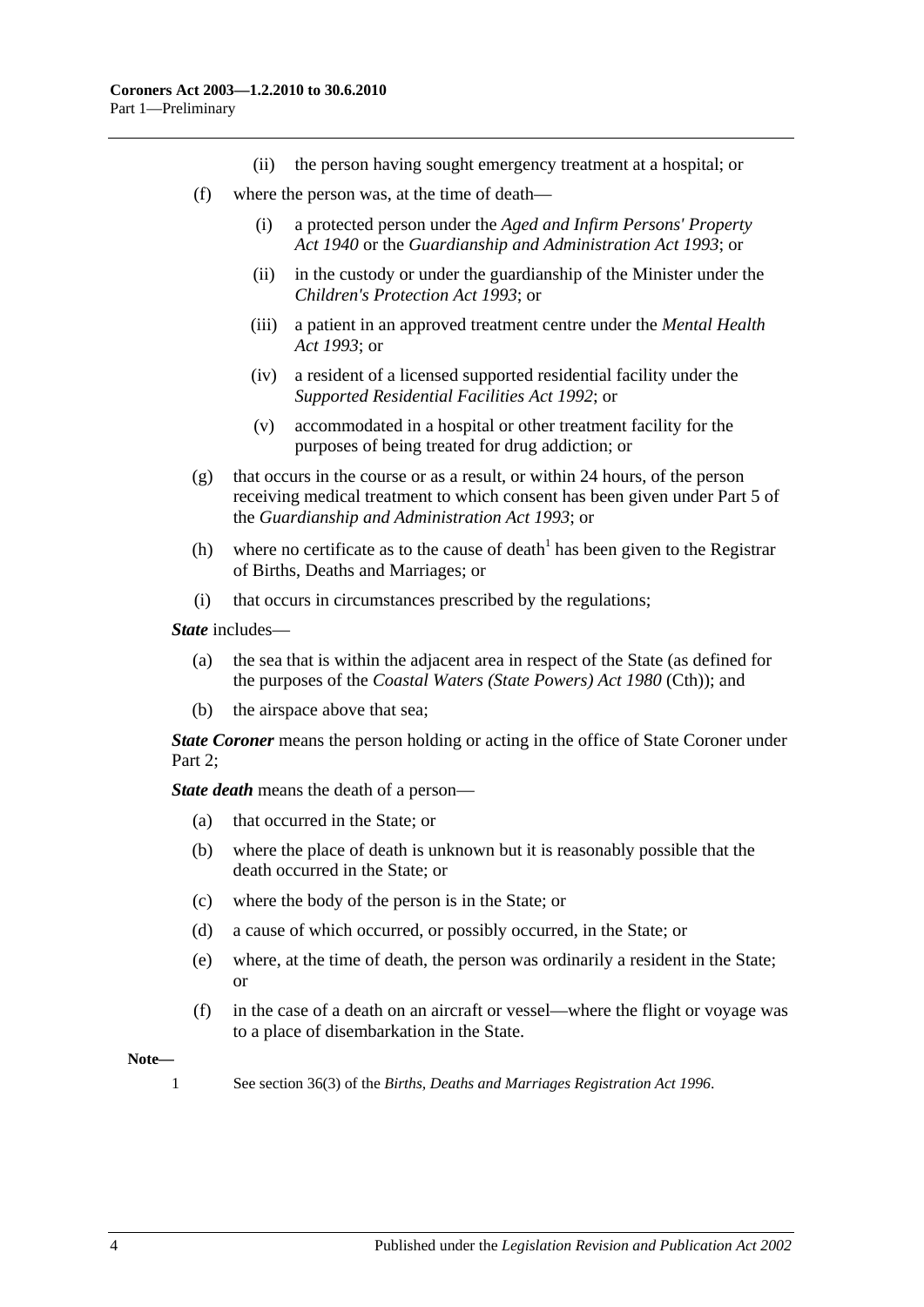## <span id="page-4-0"></span>**Part 2—Administration**

### <span id="page-4-1"></span>**4—Appointment of State Coroner**

- (1) There will be a State Coroner.
- (2) The State Coroner will be appointed by the Governor.
- (3) A person is not eligible for appointment as the State Coroner unless he or she is a stipendiary magistrate.
- (4) The State Coroner—
	- (a) will be appointed for a term of 7 years, and on conditions, determined by the Governor; and
	- (b) is, on the expiration of a term of office, eligible for reappointment; and
	- (c) will be paid a salary and allowances determined by the Remuneration Tribunal.

## <span id="page-4-2"></span>**5—Magistrates to be Deputy State Coroners**

Each Magistrate is a Deputy State Coroner for the purposes of this Act.

#### <span id="page-4-3"></span>**6—Appointment of coroners**

- (1) The Governor may appoint a legal practitioner of at least 5 years standing to be a coroner.
- (2) A coroner appointed under this section will be paid the fees (if any) fixed by regulation.

## <span id="page-4-4"></span>**7—Functions of State Coroner**

- (1) The State Coroner has the following functions:
	- (a) to administer the Coroner's Court;
	- (b) to oversee and co-ordinate coronial services in the State;
	- (c) to perform such other functions as are conferred on the State Coroner by or under this Act or any other Act.
- (2) In the absence of the State Coroner from official duties, responsibility for performance of the State Coroner's functions during that absence devolves on a Deputy State Coroner nominated by the Attorney-General.

## <span id="page-4-5"></span>**8—Delegation of State Coroner's administrative functions and powers**

- (1) The State Coroner may delegate any of the State Coroner's administrative functions or powers (other than this power of delegation) under this Act or any other Act to—
	- (a) another coroner; or
	- (b) the principal administrative officer of the Coroner's Court; or
	- (c) any other suitable person.
- (2) A delegation under this section—
	- (a) must be in writing; and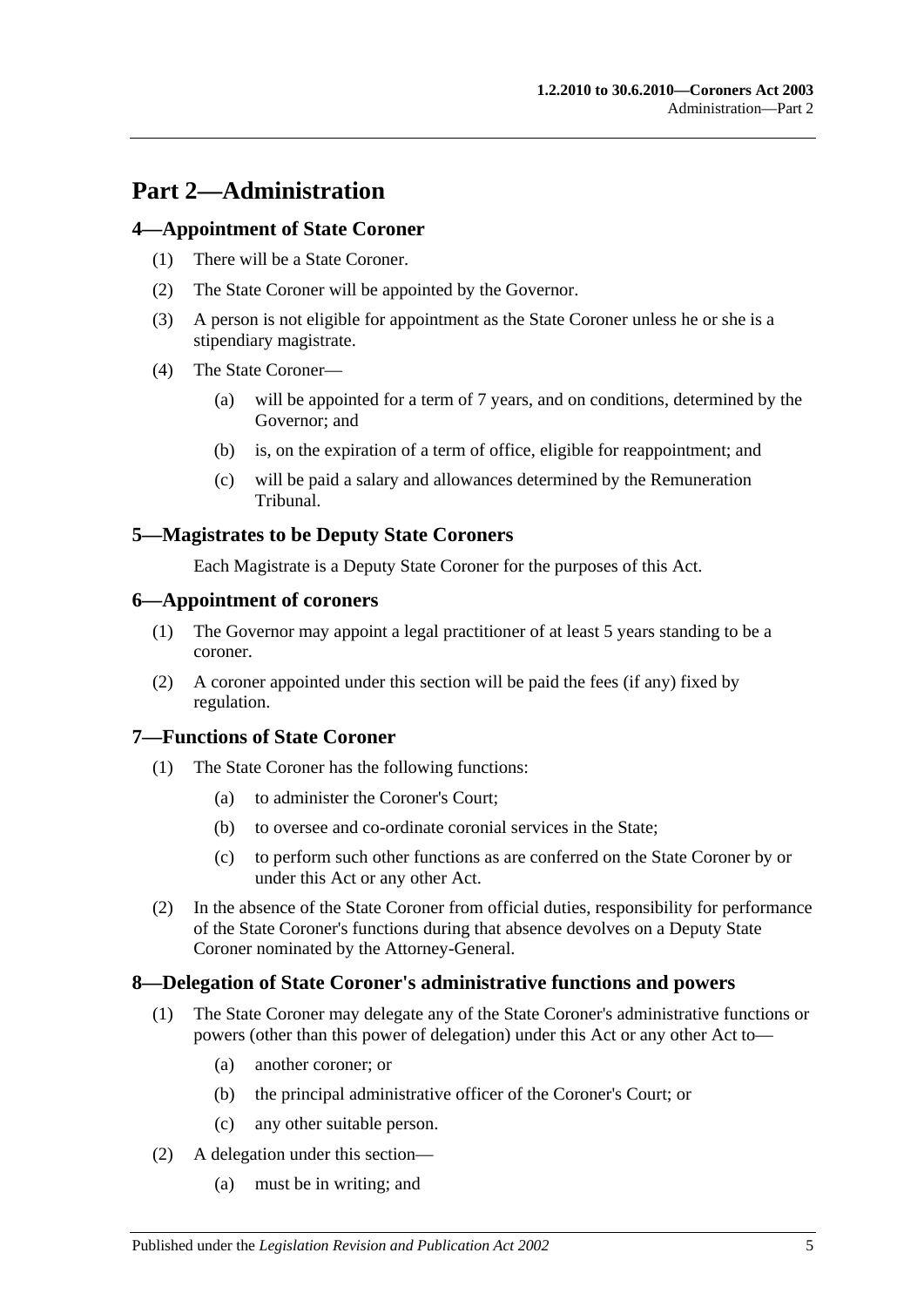- (b) may be conditional or unconditional; and
- (c) is revocable at will; and
- (d) does not derogate from the power of the State Coroner to act in any matter.

#### <span id="page-5-0"></span>**9—Appointment of investigators**

- (1) The Attorney-General may, by notice in the Gazette, appoint a person to be an investigator for the purposes of this Act.
- (2) The Attorney-General must provide each investigator appointed under this section with a certificate of identification in a form approved by the Attorney-General.
- (3) On ceasing to be an investigator, the former investigator must surrender the certificate to the Attorney-General.

Maximum penalty: \$2 500.

(4) An investigator must produce the certificate (or, in the case of a police officer not in uniform, his or her warrant card) at the request of any person in relation to whom the investigator is exercising powers under this Act.

## <span id="page-5-2"></span><span id="page-5-1"></span>**Part 3—Coroner's Court**

## **Division 1—Coroner's Court and its staff**

#### <span id="page-5-3"></span>**10—Establishment of Court**

The Coroner's Court of South Australia is established.

#### <span id="page-5-4"></span>**11—Court of record**

The Coroner's Court is a court of record.

#### <span id="page-5-5"></span>**12—Seal**

- (1) The Coroner's Court will have such seals as are necessary for the transaction of its business.
- (2) A document apparently sealed with a seal of the Court will, in the absence of evidence to the contrary, be taken to have been duly issued under the authority of the Court.

## <span id="page-5-6"></span>**13—Jurisdiction of Court**

The jurisdiction of the Coroner's Court is to hold inquests in order to ascertain the cause or circumstances of the events prescribed by or under this Act or any other Act.

## <span id="page-5-7"></span>**14—Constitution of Court**

- (1) The Coroner's Court is to be constituted of a coroner.
- (2) The Court may, at any one time, be separately constituted of a coroner for the holding of a number of separate inquests.
- (3) If the coroner constituting the Court for the purposes of any proceedings dies or is for any other reason unable to continue with the proceedings, the Court constituted of another coroner may complete the proceedings.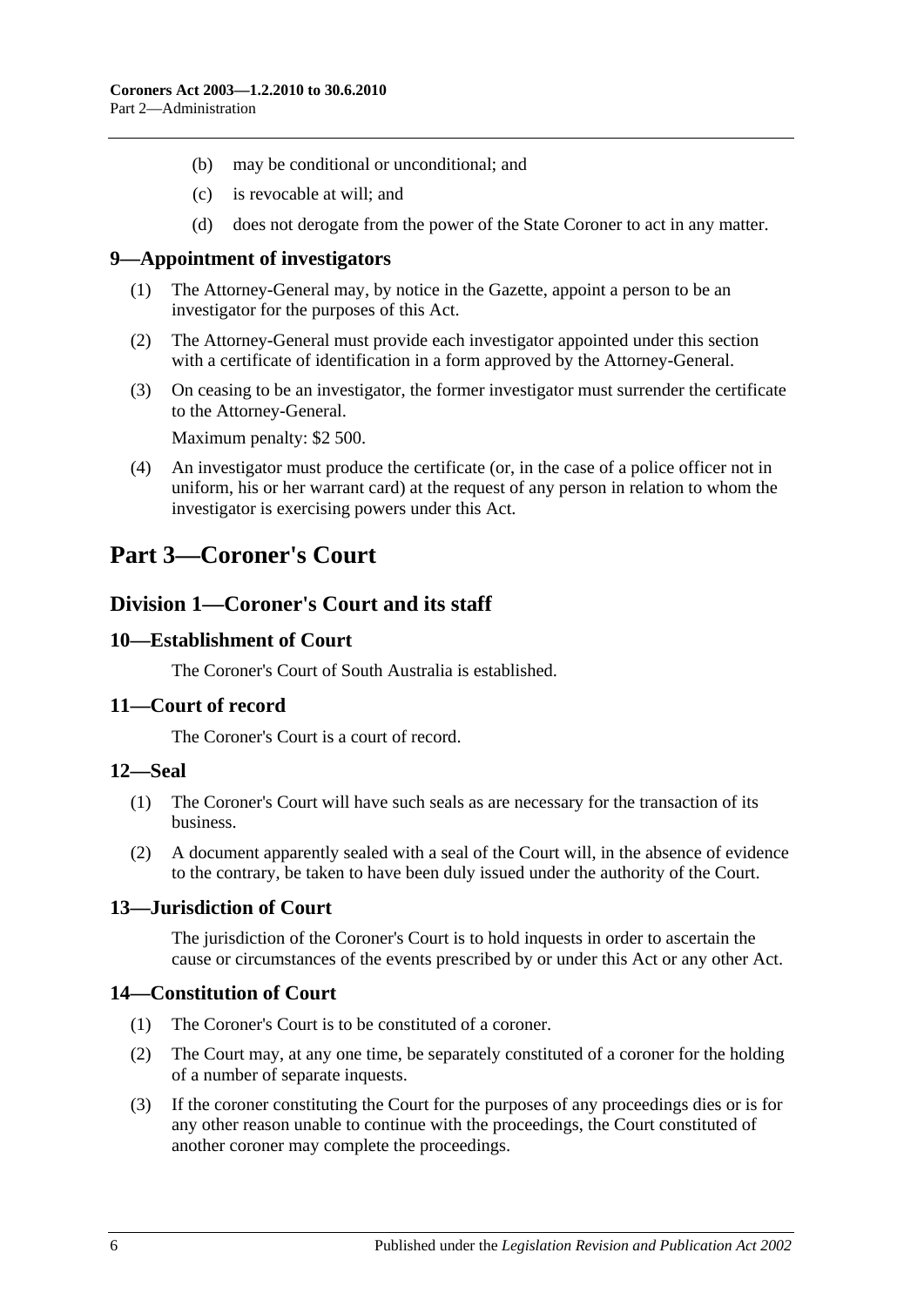## <span id="page-6-0"></span>**15—Administrative and ancillary staff**

- (1) The administrative and ancillary staff of the Coroner's Court consists of—
	- (a) any legal practitioner appointed to assist the Court as counsel; and
	- (b) any other persons appointed to the non-judicial staff of the Court.
- (2) The administrative and ancillary staff of the Court will be appointed under the *[Courts](http://www.legislation.sa.gov.au/index.aspx?action=legref&type=act&legtitle=Courts%20Administration%20Act%201993)  [Administration Act](http://www.legislation.sa.gov.au/index.aspx?action=legref&type=act&legtitle=Courts%20Administration%20Act%201993) 1993*.

## <span id="page-6-1"></span>**16—Responsibilities of staff**

A member of the administrative and ancillary staff of the Coroner's Court is responsible to the State Coroner (through any properly constituted administrative superior) for the proper and efficient discharge of his or her duties.

## <span id="page-6-2"></span>**Division 2—Practice and procedure of Coroner's Court**

## <span id="page-6-3"></span>**17—Time and place of sittings**

- (1) The Coroner's Court may sit at any time (including a Sunday).
- (2) The Court may sit at any place (either within or outside the State).
- (3) The Court will sit at such times and places as the State Coroner may direct.

## <span id="page-6-4"></span>**18—Adjournment from time to time and place to place**

The Coroner's Court may—

- (a) adjourn proceedings from time to time and from place to place; or
- (b) adjourn proceedings to a time and place to be fixed; or
- (c) order the transfer of proceedings from place to place.

## <span id="page-6-5"></span>**19—Inquests to be open**

- (1) Subject to Part 8 of the *[Evidence Act](http://www.legislation.sa.gov.au/index.aspx?action=legref&type=act&legtitle=Evidence%20Act%201929) 1929* or to any other Act, inquests held by the Coroner's Court must be open to the public.
- (2) However, the Court may also exercise the powers conferred on the Court under that Part relating to clearing courts and suppressing publication of evidence if the Court considers it desirable to do so in the interests of national security and, for that purpose, that Part will apply accordingly.

## <span id="page-6-7"></span><span id="page-6-6"></span>**20—Right of appearance and taking evidence**

- (1) The following persons are entitled to appear personally or by counsel in proceedings before the Coroner's Court:
	- (a) the Attorney-General;
	- (b) any person who, in the opinion of the Court, has a sufficient interest in the subject or result of the proceedings.
- (2) A person appearing before the Court under [subsection](#page-6-7) (1) may examine and cross-examine any witness testifying in the proceedings.
- (3) The Court may accept evidence in the proceedings from a witness by affidavit or by written statement verified by declaration in the form prescribed by the rules.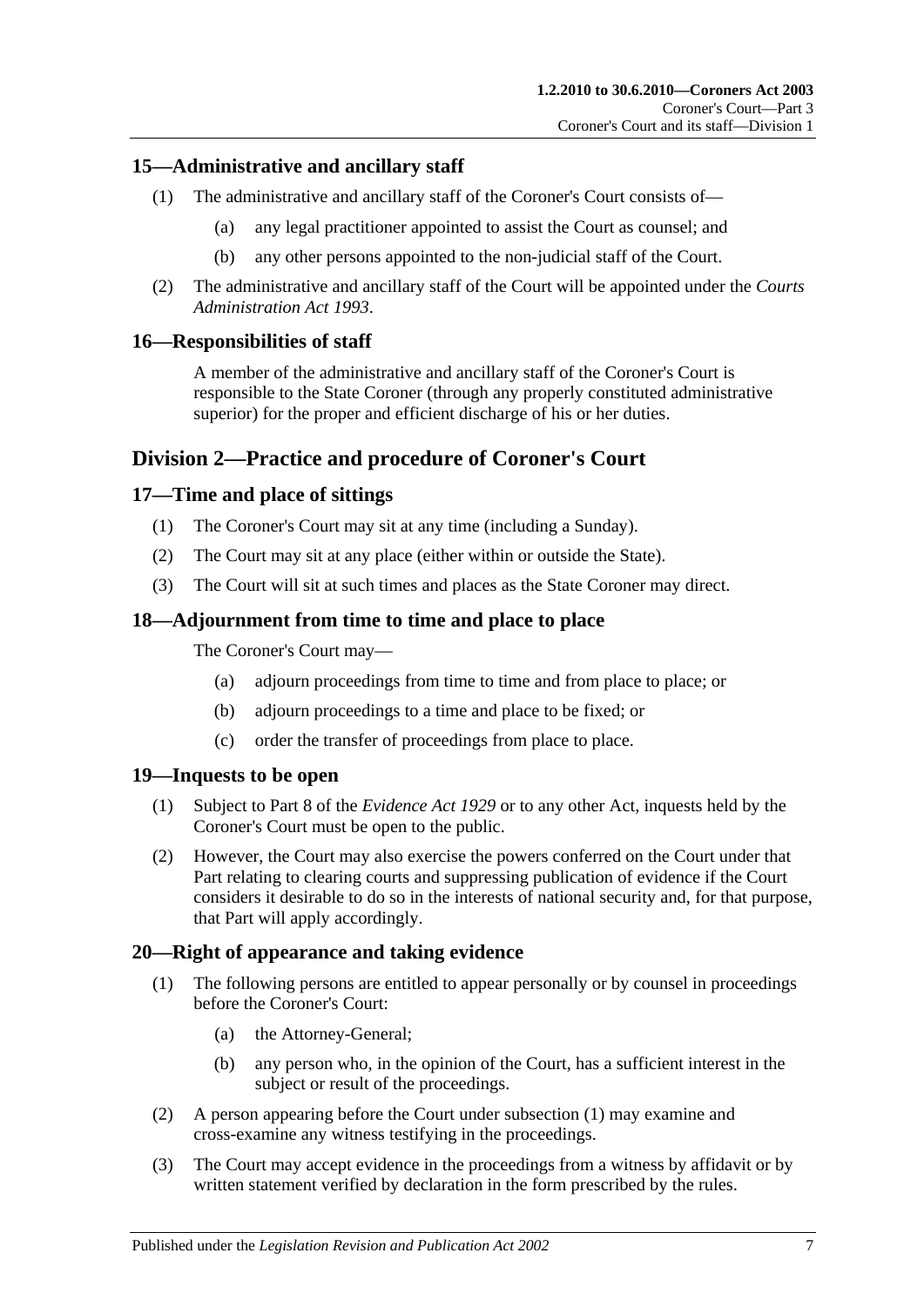- (4) However, if the witness is a child under the age of 12 years or a person who is illiterate or has an intellectual disability, the witness's statement may be in the form of a written statement taken down by a coroner or an investigator at an interview with the witness and verified by the coroner or investigator, by declaration in the form prescribed by the rules, as an accurate record of the witness's oral statement.
- (5) The Court may require a person who has given evidence by affidavit or written statement to attend before the Court for the purposes of examination and cross-examination.
- $(6)$  If—
	- (a) a written statement made by a person under this section is false or misleading in a material particular; and
	- (b) the person knew that the statement was false or misleading,

the person is guilty of an offence.

Maximum penalty: Imprisonment for 2 years.

## <span id="page-7-0"></span>**Part 4—Inquests**

## <span id="page-7-1"></span>**21—Holding of inquests by Court**

- (1) The Coroner's Court must hold an inquest to ascertain the cause or circumstances of the following events:
	- (a) a death in custody;
	- (b) if the State Coroner considers it necessary or desirable to do so, or the Attorney-General so directs—
		- (i) any other reportable death; or
		- (ii) the disappearance from any place of a person ordinarily resident in the State; or
		- (iii) the disappearance from, or within, the State of any person; or
		- (iv) a fire or accident that causes injury to person or property;
	- (c) any other event if so required under some other Act.
- (2) However, if a person has been charged in criminal proceedings with causing the event that is, or is to be, the subject of an inquest, the Court may not commence or proceed further with the inquest until the criminal proceedings have been disposed of, withdrawn or permanently stayed.
- (3) An inquest may be held to ascertain the cause or circumstances of more than one event.

## <span id="page-7-2"></span>**22—Power of inquiry**

- (1) The following powers may be exercised—
	- (a) by the State Coroner for the purposes of determining whether or not it is necessary or desirable to hold an inquest; or
	- (b) by the Coroner's Court for the purposes of an inquest,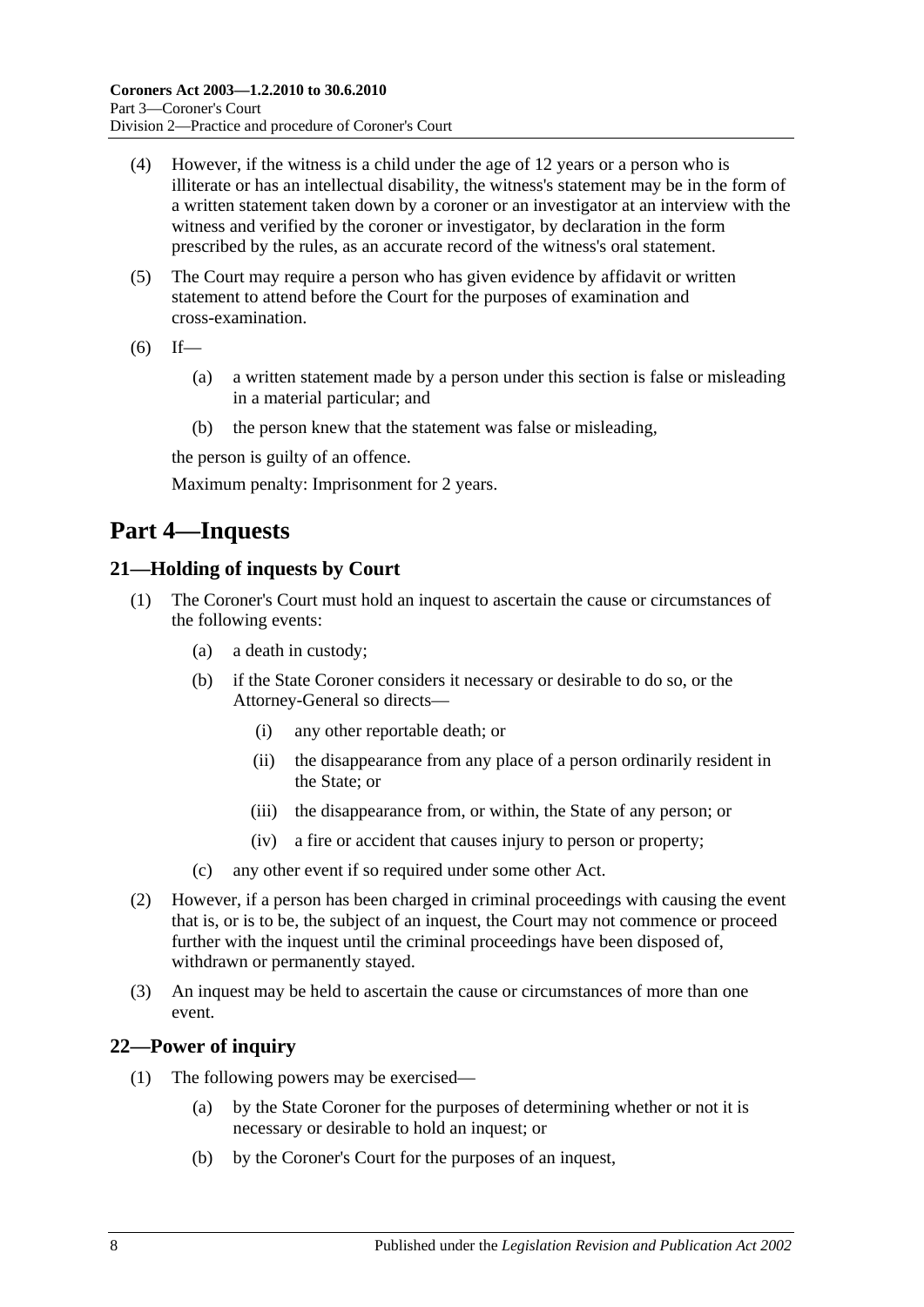<span id="page-8-1"></span>namely, powers:

- (c) to enter at any time and by force (if necessary) any premises in which the State Coroner or Court reasonably believes there is the body of a dead person and view the body;
- (d) to enter at any time and by force (if necessary) any premises and inspect and remove anything in or on the premises;
- (e) to take photographs, films and audio, video or other recordings;
- <span id="page-8-2"></span>(f) to examine, copy or take extracts from any records or documents;
- (g) to issue a warrant for the removal of the body of a dead person to a specified place;
- (h) to issue a warrant for the exhumation of the body, or retrieval of the ashes, of a dead person (an *exhumation warrant*);
- (i) to direct a medical practitioner who is a pathologist, or some other person or body considered by the State Coroner or the Court to be suitably qualified, to perform or to cause to be performed, as the case may require—
	- (i) a post-mortem examination of the body of a dead person; and
	- (ii) any other examinations or tests consequent on the post-mortem examination.
- (2) An exhumation warrant of the State Coroner may only be issued with the approval of the Attorney-General.
- (3) An investigator may exercise the powers under [subsection](#page-8-1) (1)(c) to [\(f\)](#page-8-2) if directed to do so by the State Coroner or the Coroner's Court for the purposes referred to in that subsection and, in doing so, must comply with any directions given by the State Coroner or the Court for the purpose.
- (4) A person exercising a power or executing a warrant under this section may be accompanied by such assistants as the person thinks fit.
- (5) If a person—
	- (a) hinders or obstructs a person exercising a power or executing a warrant under this section or any assistant accompanying such a person; or
	- (b) fails to comply with a direction given by such a person under this section,

he or she is—

- (c) in the case of hindering or obstructing, or failing to comply with a direction of, the Court—guilty of a contempt of the Court;
- (d) in any other case—guilty of an offence and liable to a penalty not exceeding \$10 000.

#### <span id="page-8-0"></span>**23—Proceedings on inquests**

- (1) The Coroner's Court may, for the purposes of an inquest—
	- (a) by summons, require the appearance before the inquest of any person; or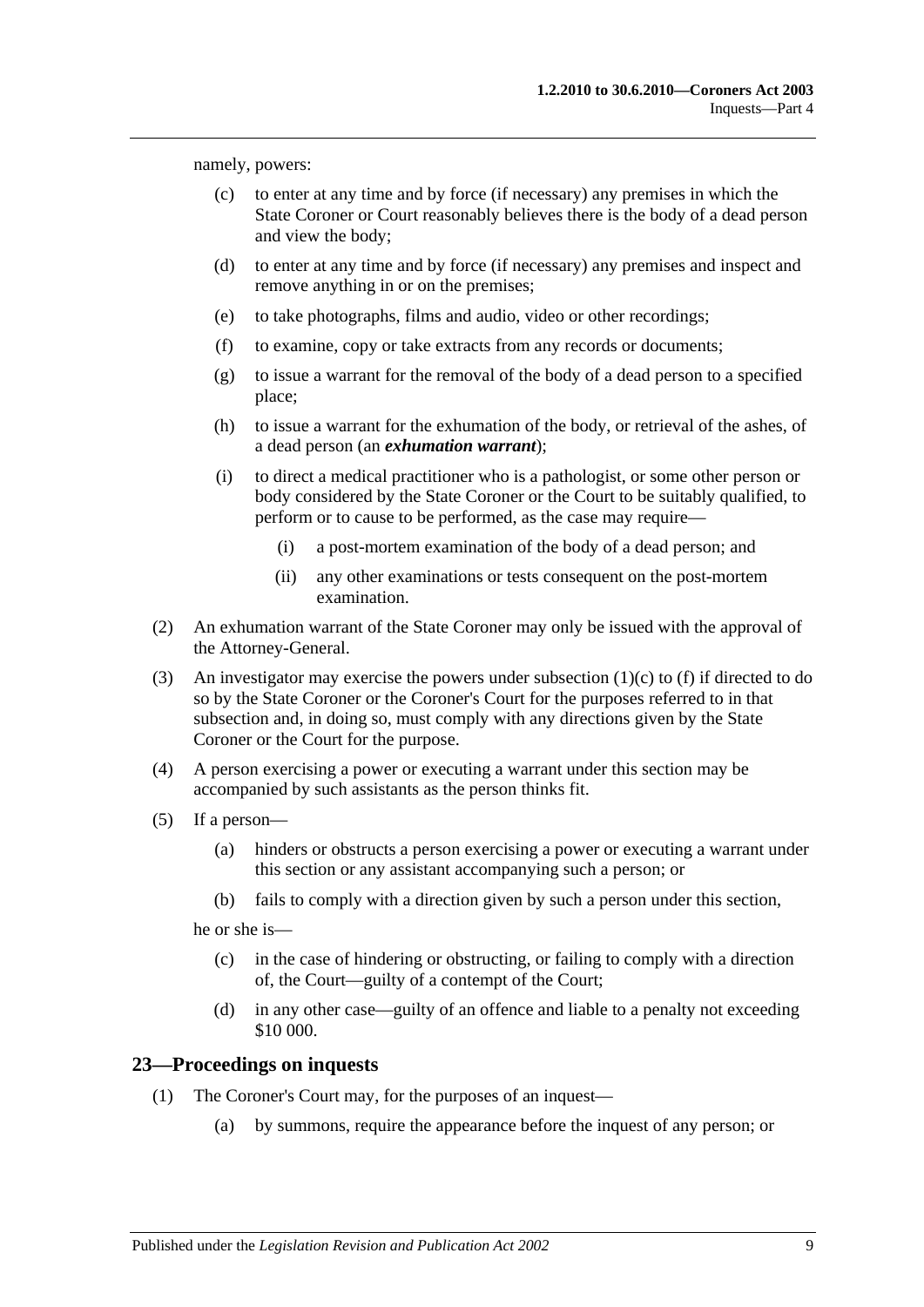- (b) by summons, require the production of any relevant records or documents and, in the case of a record or document that is not in the English language, require the production of a written statement in the English language of the contents of the record or document; or
- (c) inspect any records or documents produced before it, and retain them for such reasonable period as it thinks fit, and make copies of the records or documents or their contents; or
- (d) require any person to make an oath or affirmation to answer truthfully questions put by the Court or by any person appearing before the Court; or
- (e) require any person appearing before the Court (whether summoned to appear or not) to answer any questions put by the Court or by any person appearing before the Court.

 $(2)$  If—

- (a) a person fails without reasonable excuse to comply with a summons to appear before the Court; or
- (b) there are grounds for believing that, if such a summons were issued, a person would not comply with it,

the Court may issue a warrant to have the person arrested and brought before the Court.

- (3) If a person who is in custody has been summoned under this section to appear before the Court, the manager of the place in which the person is being detained must cause the person to be brought to the Court as required by the summons.
- (4) A person who—
	- (a) fails, without reasonable excuse, to comply with a summons issued to appear, or to produce records or documents, before the Court; or
	- (b) having been served with a summons to produce a written statement of the contents of a record or document in the English language fails, without reasonable excuse, to comply with the summons or produces a statement that he or she knows, or ought to know, is false or misleading in a material particular; or
	- (c) refuses to be sworn or to affirm, or refuses or fails to answer truthfully a relevant question when required to do so by the Court; or
	- (d) refuses to obey a lawful direction of the Court; or
	- (e) misbehaves before the Court, wilfully insults the Court or interrupts the proceedings of the Court,

commits a contempt of the Court.

- (5) However, a person is not required to answer a question, or to produce a record or document, under this section if—
	- (a) the answer to the question, or the contents of the record or document, would tend to incriminate the person of an offence; or
	- (b) answering the question, or producing the record or document, would result in a breach of legal professional privilege.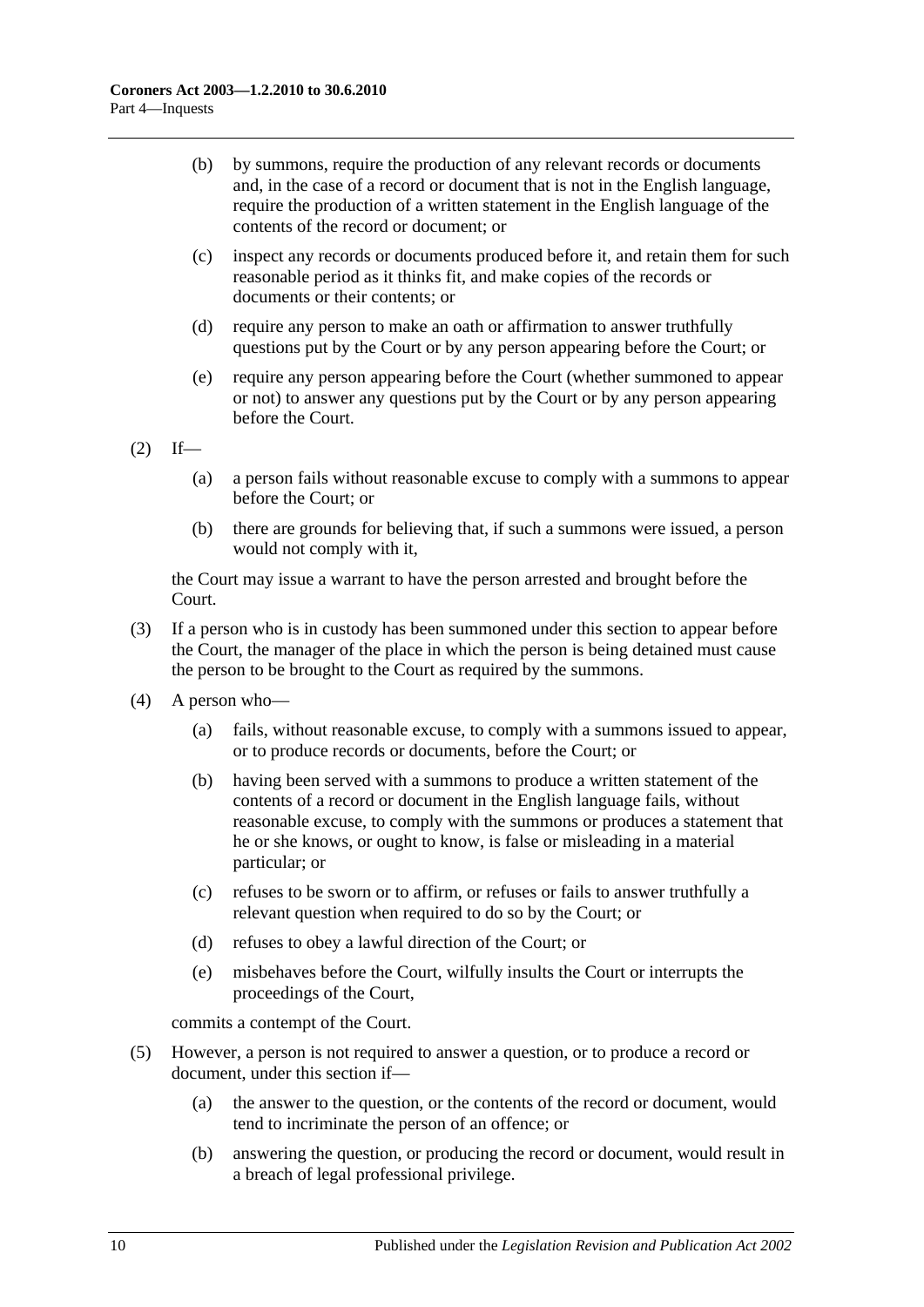(6) This section does not derogate from Parts 7 and 8 of the *[Health Care Act](http://www.legislation.sa.gov.au/index.aspx?action=legref&type=act&legtitle=Health%20Care%20Act%202008) 2008*.

#### <span id="page-10-0"></span>**24—Principles governing inquests**

In holding an inquest, the Coroner's Court—

- (a) is not bound by the rules of evidence and may inform itself on any matter as it thinks fit; and
- (b) must act according to equity, good conscience and the substantial merits of the case, without regard to technicalities and legal forms.

#### <span id="page-10-1"></span>**25—Findings on inquests**

- (1) The Coroner's Court must, as soon as practicable after the completion of an inquest, give its findings in writing setting out as far as has been ascertained the cause and circumstances of the event that was the subject of the inquest.
- (2) The Court may add to its findings any recommendation that might, in the opinion of the Court, prevent, or reduce the likelihood of, a recurrence of an event similar to the event that was the subject of the inquest.
- (3) However, the Court must not make any finding, or suggestion, of criminal or civil liability.
- <span id="page-10-3"></span>(4) The Court must, as soon as practicable after the completion of the inquest, forward a copy of its findings and any recommendations—
	- (a) to the Attorney-General; and
	- (b) in the case of an inquest into a death in custody—
		- (i) if the Court has added to its findings a recommendation directed to a Minister or other agency or instrumentality of the Crown—to each such Minister, agency or instrumentality of the Crown; and
		- (ii) to each person who appeared personally or by counsel at the inquest; and
		- (iii) to any other person who, in the opinion of the Court, has a sufficient interest in the matter.
- (5) The Minister or the Minister responsible for the agency or other instrumentality of the Crown must, within 8 sitting days of the expiration of 6 months after receiving a copy of the findings and recommendations under [subsection](#page-10-3)  $(4)(b)(i)$ —
	- (a) cause a report to be laid before each House of Parliament giving details of any action taken or proposed to be taken in consequence of those recommendations; and
	- (b) forward a copy of the report to the State Coroner.

#### <span id="page-10-2"></span>**26—Re-opening of inquests**

- (1) The Coroner's Court may re-open an inquest at any time and must do so if the Attorney-General so directs the State Coroner.
- (2) If an inquest is re-opened, the Court may do one or more of the following:
	- (a) confirm any previous finding;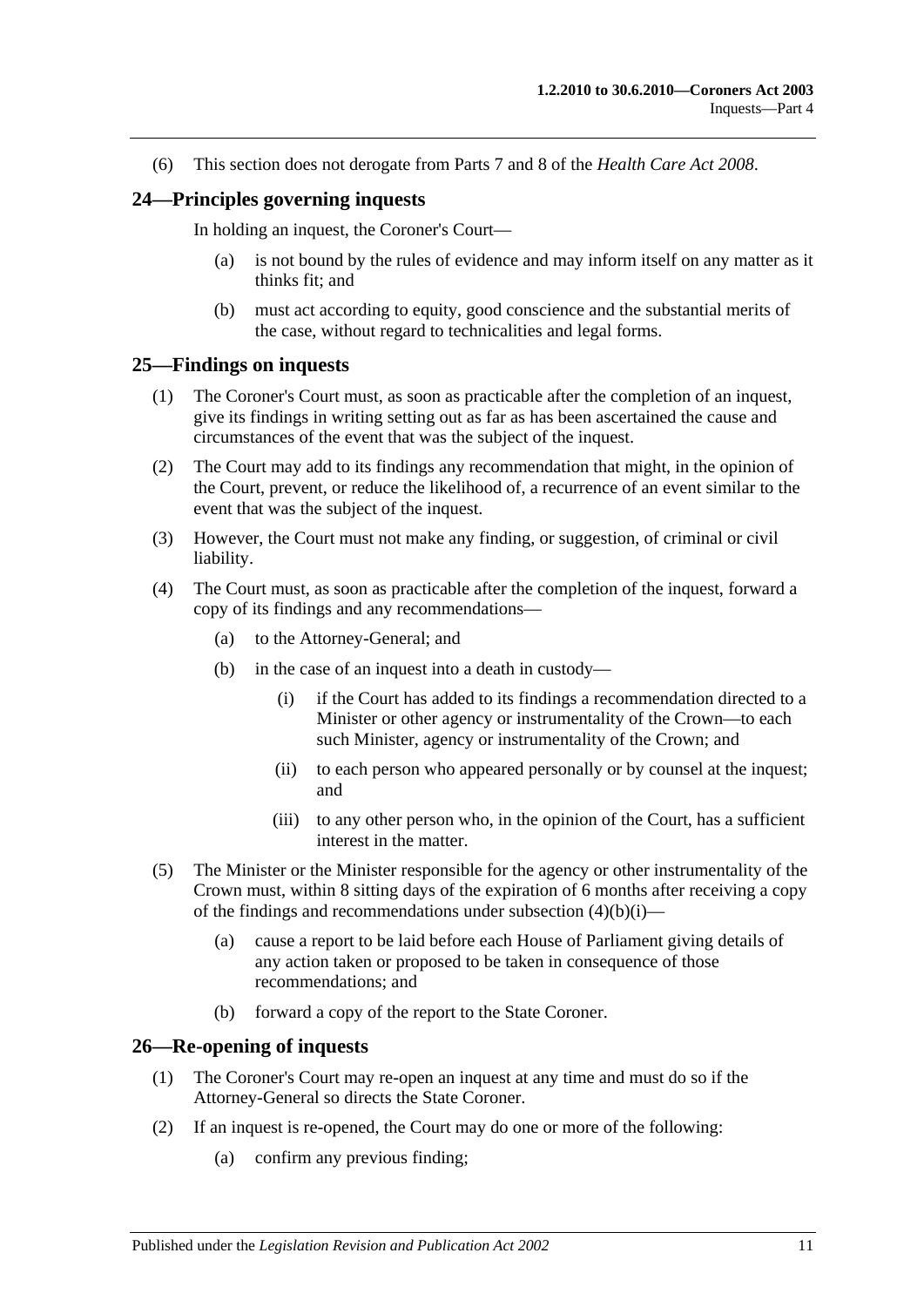- (b) set aside any previous finding;
- (c) substitute a finding that appears justified by the evidence.

#### <span id="page-11-3"></span><span id="page-11-0"></span>**27—Appeals from findings made on inquests**

- (1) The Attorney-General or a person who has a sufficient interest in a finding made on an inquest may, subject to this section and in accordance with the rules of the appellate court, appeal to the Supreme Court against the finding.
- (2) The appeal lies to the Supreme Court constituted of a single Judge (but the Judge may, if the Judge thinks fit, refer the appeal for hearing and determination by the Full Court).
- (3) An application under [subsection](#page-11-3) (1) must be made within one month after the findings on the inquest are given by the Coroner's Court.
- (4) However, the Supreme Court may, in its discretion, extend the time fixed for making an application, even if the time for making the application has ended.
- (5) On an appeal, the appellate court may, if the interests of justice so require, re-hear witnesses or receive fresh evidence.
- (6) On the hearing of the appeal, the appellate court may exercise any one or more of the following powers:
	- (a) it may confirm or set aside the finding subject to the appeal;
	- (b) it may substitute a finding that appears justified by the evidence;
	- (c) it may order that the inquest be re-opened, or that a fresh inquest be held;
	- (d) it may make any other order (including an order for costs) that may be necessary or desirable in the circumstances.
- (7) For the purposes of this section, a person has a sufficient interest in a finding made on an inquest if—
	- (a) the finding affects or may affect that person's pecuniary interests; or
	- (b) the finding reflects adversely on that person's competence in his or her trade, profession or occupation; or
	- (c) the person has, in the opinion of the Supreme Court, some other interest sufficient to ground an application under this section.

## <span id="page-11-1"></span>**Part 5—Reporting of deaths**

#### <span id="page-11-2"></span>**28—Reporting of deaths**

(1) A person must, immediately after becoming aware of a death that is or may be a reportable death, notify the State Coroner or (except in the case of a death in custody) a police officer of the death, unless the person believes on reasonable grounds that the death has already been reported, or that the State Coroner is otherwise aware of the death.

Maximum penalty: \$10 000 or imprisonment for 2 years.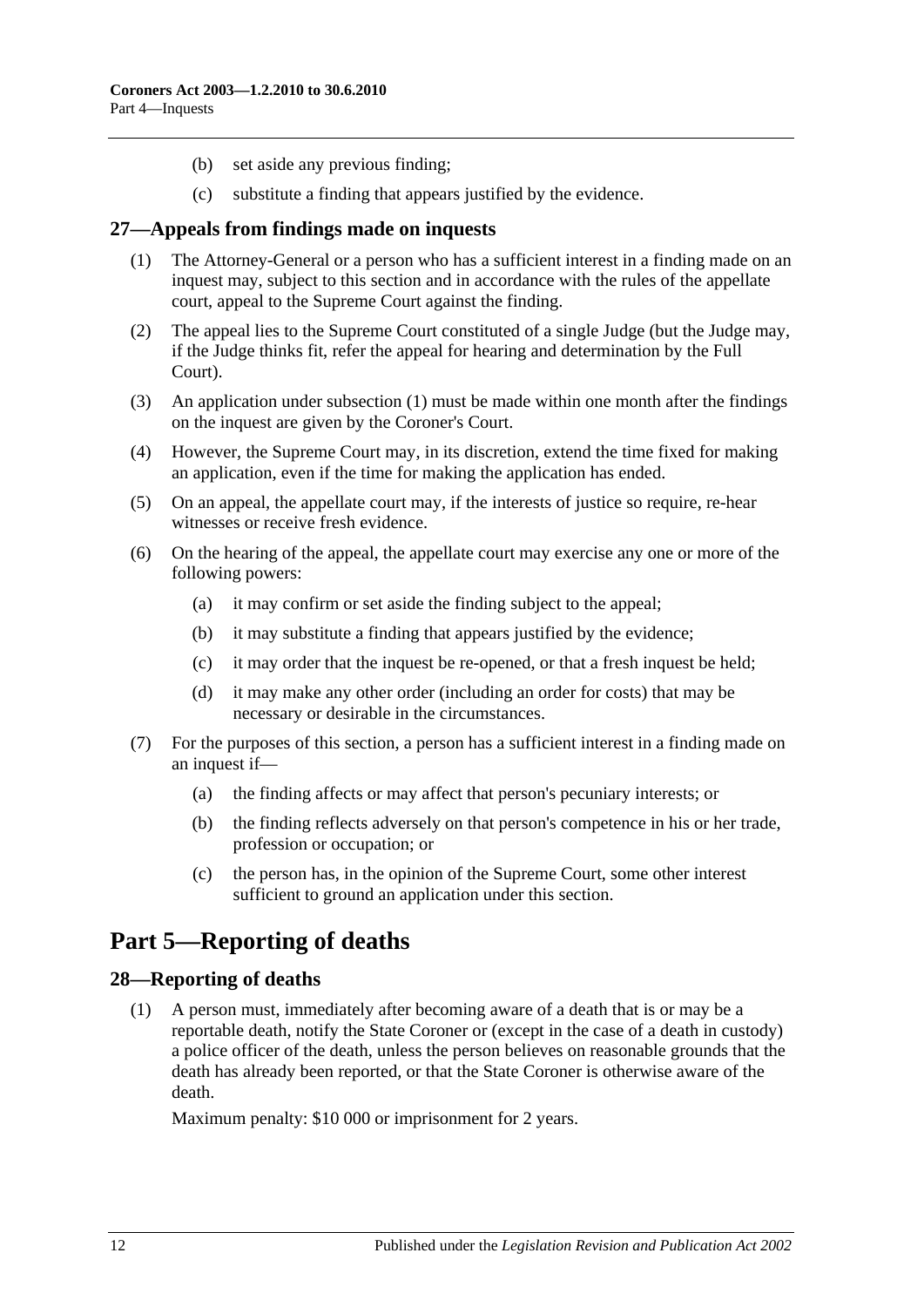- (2) The person notifying the State Coroner or police officer must—
	- (a) give the State Coroner or police officer any information that the person has in relation to the death; and
	- (b) if the person is a medical practitioner who was responsible for the medical care of the dead person prior to death or who examined the body of the person after death—give his or her opinion as to the cause of death.

Maximum penalty: \$5 000.

(3) A police officer must, on being notified of a death under this section, immediately notify the State Coroner of the death and of any information that the police officer has, or has been given, in relation to the matter.

#### <span id="page-12-0"></span>**29—Finding to be made as to cause of notified reportable death**

If the State Coroner is notified under this Act of a reportable death, a finding as to the cause of the death must be made—

- (a) if an inquest is held into the death—by the Coroner's Court;
- (b) in any other case—by the State Coroner.

## <span id="page-12-1"></span>**Part 6—Miscellaneous**

#### <span id="page-12-2"></span>**30—Order for removal of body for interstate inquest**

The State Coroner may, if he or she has reasonable grounds to believe that an inquest will be held in another State or a Territory of the Commonwealth into the death outside the State of a person whose body is within the State, issue a warrant for the removal of the body to that other State or Territory.

#### <span id="page-12-3"></span>**31—State Coroner or Court may provide assistance to coroners elsewhere**

The State Coroner or the Coroner's Court may exercise any powers under this Act for the purpose of assisting a coroner of another State or a Territory of the Commonwealth to conduct an investigation, inquiry or inquest under the law of that State or Territory into any event, whether or not there is otherwise jurisdiction under this Act to hold an inquest into that event.

#### <span id="page-12-4"></span>**32—Authorisation for disposal of human remains**

- (1) If there has been a reportable death and the body of the dead person is within the State, the body is under the exclusive control of the State Coroner until the State Coroner—
	- (a) considers that the body is not further required for the purposes of an inquest into the death of the person; and
	- (b) issues an authorisation for the disposal of human remains in respect of the body.
- (2) If the State Coroner becomes aware of a dispute as to who may be entitled at law to possession of the body of a dead person for the purposes of its disposal, the State Coroner may refrain from issuing an authorisation for the disposal of human remains in respect of the body until the dispute is resolved.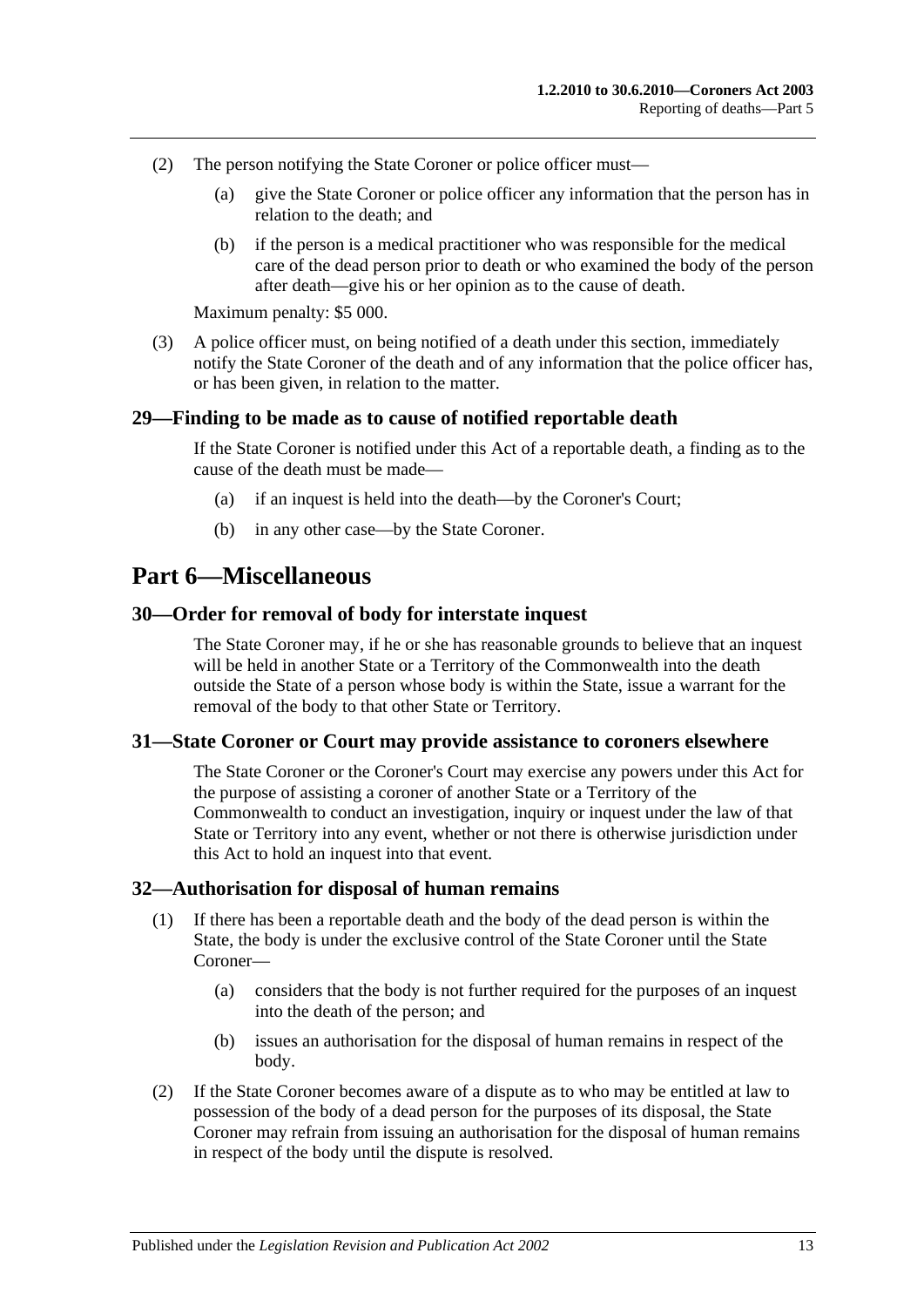## <span id="page-13-0"></span>**33—Immunities**

(1) A coroner or other person exercising the jurisdiction of the Coroner's Court has the same privileges and immunities from civil liability as a Judge of the Supreme Court.

## <span id="page-13-1"></span>**34—Confidentiality**

A person must not divulge information about a person obtained (whether by the person divulging the information or by some other person) in the course of the administration of this Act, except—

- (a) where the information is publicly known; or
- (b) as required or authorised by this Act or any other Act or law; or
- (c) as reasonably required in connection with the administration of this Act or any other Act; or
- (d) for the purposes of legal proceedings arising out of the administration of this Act; or
- (e) to a government agency or instrumentality of this State, the Commonwealth or another State or a Territory of the Commonwealth for the purposes of the proper performance of its functions; or
- (f) with the consent of the person to whom the information relates.

Maximum penalty: \$10 000.

#### <span id="page-13-5"></span><span id="page-13-2"></span>**35—Coroners may not be called as witnesses**

- (1) Despite any other provision of this Act, a coroner cannot be called to give evidence before a court or tribunal about anything coming to his or her knowledge in the course of the administration of this Act.
- (2) [Subsection](#page-13-5) (1) does not apply in relation to proceedings against a coroner for an offence.

#### <span id="page-13-3"></span>**36—Punishment of contempts**

The Coroner's Court may punish a contempt as follows:

- (a) it may impose a fine not exceeding \$10 000;
- (b) it may commit to prison for a specified term, not exceeding 2 years, or until the contempt is purged.

#### <span id="page-13-4"></span>**37—Accessibility of evidence etc**

- (1) Subject to this section, the State Coroner must, on application by a member of the public, allow the applicant to inspect or obtain a copy of any of the following:
	- (a) any process relating to proceedings and forming part of the records of the Coroner's Court;
	- (b) a transcript of evidence taken by the Court in any proceedings;
	- (c) any documentary material admitted into evidence in any proceedings;
	- (d) a transcript of the written findings and any recommendations of the Court;
	- (e) an order made by the Court.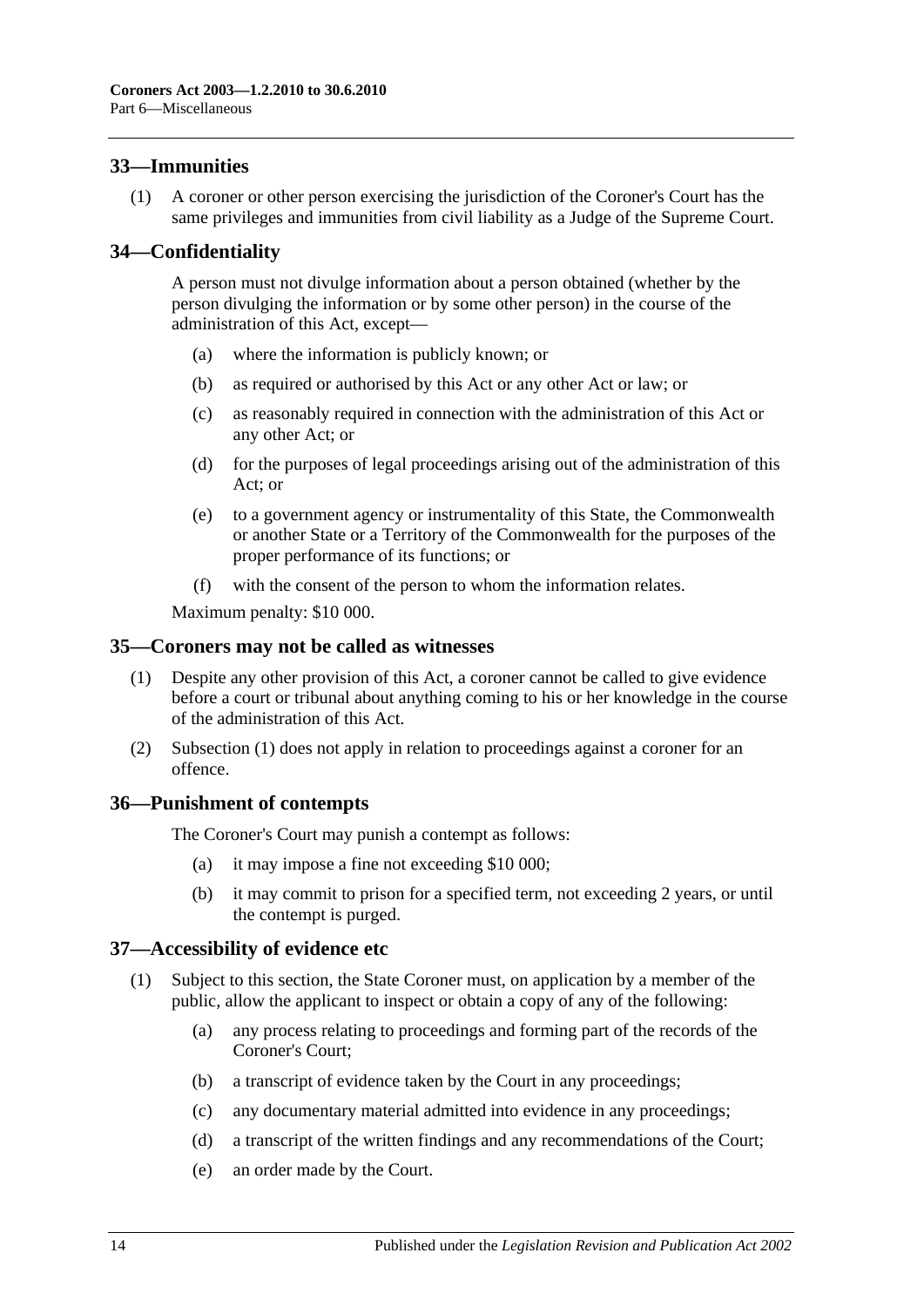- <span id="page-14-4"></span>(2) A member of the public may inspect or obtain a copy of the following material only with the permission of the State Coroner:
	- (a) material that was not taken or received in open court;
	- (b) material that the Coroner's Court has suppressed from publication;
	- (c) a photograph, slide, film, video tape, audio tape or other form of recording from which a visual image or sound can be produced;
	- (d) material of a class prescribed by the regulations.
- (3) The State Coroner may permit inspection or copying of material referred to in [subsection](#page-14-4) (2) subject to any condition the State Coroner considers appropriate, including a condition limiting the publication or use of the material.
- (4) A decision by the State Coroner on an application under this section is final and not subject to any form of review.
- (5) The State Coroner may charge a fee, fixed by regulation, for inspection or copying of material under this section.

## <span id="page-14-0"></span>**38—Provision of information derived from Court records etc**

- (1) The State Coroner may, for purposes related to research, education or public policy development, or for any other sociological purpose, provide a person or body with information derived from the records of the Coroner's Court or from any other material to which the State Coroner may give members of the public access pursuant to this Act.
- (2) The provision of information under this section may be subject to such conditions as the State Coroner thinks fit.

## <span id="page-14-1"></span>**39—Annual report**

- (1) The State Coroner must, on or before 31 October in each year, make a report to the Attorney-General on the administration of the Coroner's Court and the provision of coronial services under this Act during the previous financial year.
- (2) The report must include all recommendations made by the Coroner's Court under [section](#page-10-1) 25 during that financial year.
- (3) The Attorney-General must, within 12 sitting days after receiving a report under this section, cause copies of the report to be laid before both Houses of Parliament.

## <span id="page-14-2"></span>**40—Miscellaneous provisions relating to legal process**

- (1) Any process of the Coroner's Court may be issued, served or executed on a Sunday as well as any other day.
- (2) The validity of process is not affected by the fact that the person who issued it dies or ceases to hold office.

## <span id="page-14-5"></span><span id="page-14-3"></span>**41—Service**

- (1) If it is not practicable to serve any process, notice or other document relating to proceedings in the Coroner's Court in the manner otherwise prescribed or contemplated by law, the Court may, by order—
	- (a) provide for service by post; or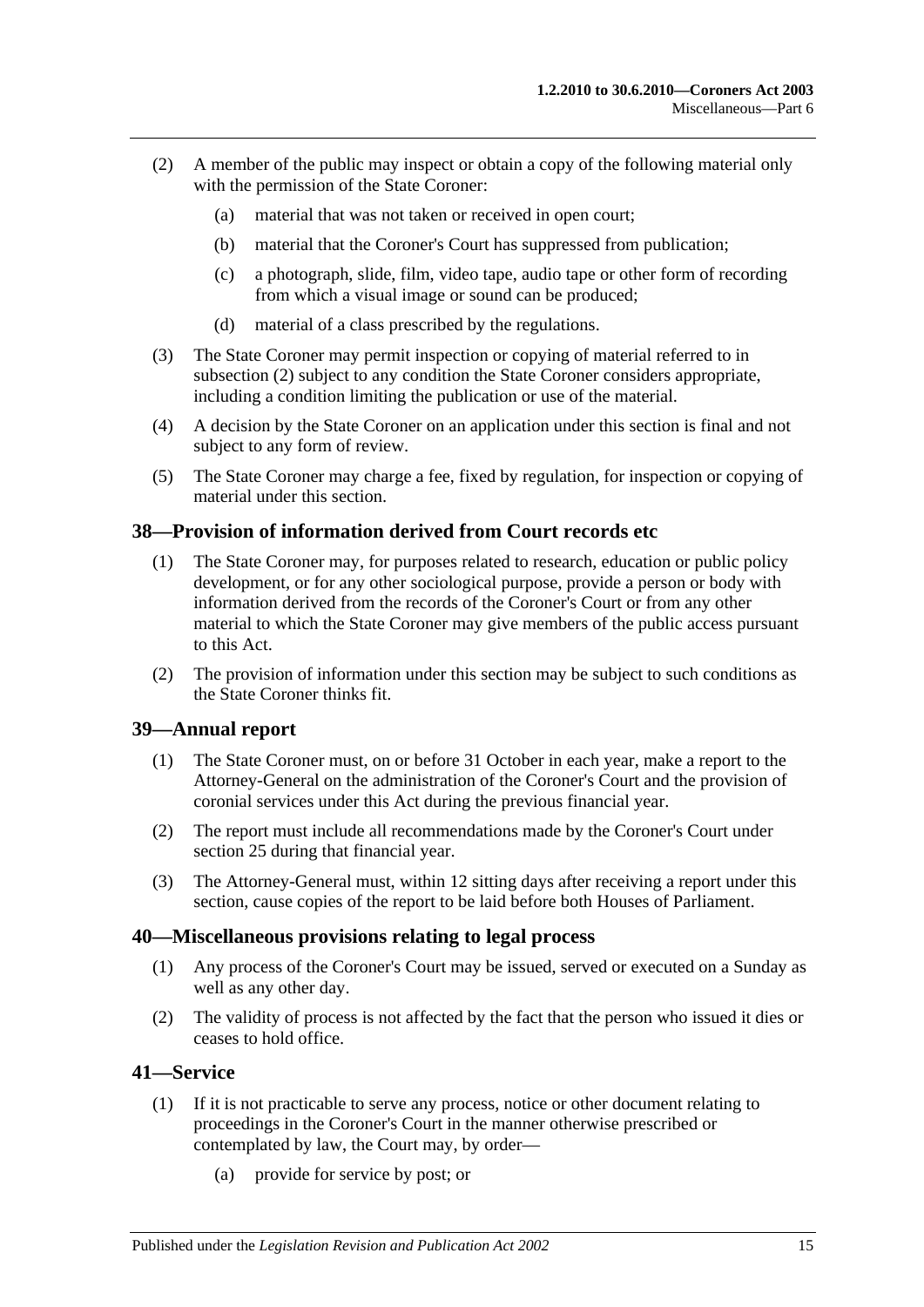- (b) make any other provision that may be necessary or desirable for service.
- (2) Any process, notice or other document served in accordance with an order under [subsection](#page-14-5) (1) will, despite any other law, be taken to have been duly served.

## <span id="page-15-0"></span>**42—Rules of Court**

- (1) Rules of the Coroner's Court may be made—
	- (a) regulating the business, practice and procedure of the Court; and
	- (b) providing for the issue of summonses and warrants on behalf of the Court, the adjournment of proceedings or the exercise of any other procedural powers on behalf of the Court by the Court's principal administrative officer; and
	- (c) regulating the custody and use of the Court's seals; and
	- (d) regulating the form in which evidence is taken or received by the Court; and
	- (e) providing for and fixing the fees and allowances to be paid to witnesses and to persons performing examinations on behalf of the Court; and
	- (f) dealing with any other matter necessary or expedient for the effective and efficient operation of the Court.
- (2) Rules of the Court may be made by the State Coroner.
- (3) Rules of the Court take effect from the date of publication in the Gazette or some later date specified in the rules.

## <span id="page-15-1"></span>**43—Regulations**

The Governor may make regulations for the purposes contemplated by this Act.

## <span id="page-15-2"></span>**Schedule—Transitional provisions**

## **Part 16—Transitional provisions**

#### <span id="page-15-3"></span>**25—Transitional provisions**

- (1) A person holding office under the *[Coroners Act](http://www.legislation.sa.gov.au/index.aspx?action=legref&type=act&legtitle=Coroners%20Act%201975) 1975* (the *repealed Act*) immediately before the commencement of this Act will, on that commencement, continue in office for the balance of the person's term, subject to this Act.
- (2) If an inquest held under the repealed Act had not been completed before the commencement of this Act, the proceedings will continue under this Act as if the coroner holding the inquest were the Coroner's Court.
- (3) This Act applies in relation to a notification of death to a coroner or police officer under the repealed Act (whether made before or after the commencement of this Act and whether or not the death is a reportable death under this Act) as if it were a notification of a reportable death under this Act.
- (4) This Act applies to a finding of a coroner under the repealed Act as if it were a finding of the Coroner's Court under this Act.
- (5) This clause must be read in conjunction with section 16 of the *[Acts Interpretation](http://www.legislation.sa.gov.au/index.aspx?action=legref&type=act&legtitle=Acts%20Interpretation%20Act%201915)  Act [1915](http://www.legislation.sa.gov.au/index.aspx?action=legref&type=act&legtitle=Acts%20Interpretation%20Act%201915)*.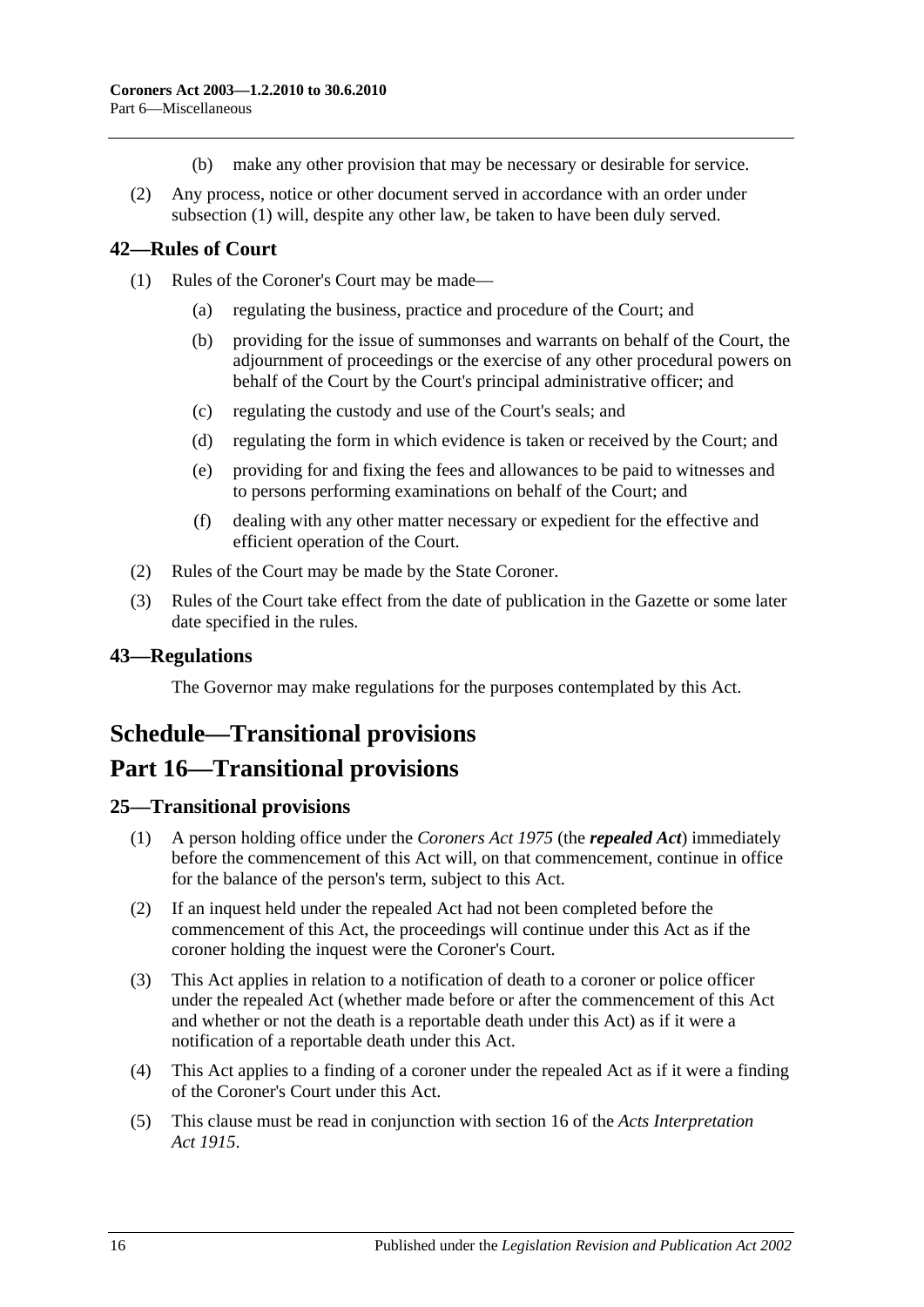## <span id="page-16-0"></span>**Legislative history**

## **Notes**

- Please note—References in the legislation to other legislation or instruments or to titles of bodies or offices are not automatically updated as part of the program for the revision and publication of legislation and therefore may be obsolete.
- Earlier versions of this Act (historical versions) are listed at the end of the legislative history.
- For further information relating to the Act and subordinate legislation made under the Act see the Index of South Australian Statutes or www.legislation.sa.gov.au.

## **Legislation repealed by principal Act**

The *Coroners Act 2003* repealed the following:

*Coroners Act 1975*

## **Legislation amended by principal Act**

The *Coroners Act 2003* amended the following:

*Births, Deaths and Marriages Registration Act 1996 Births, Deaths and Marriages Registration Regulations 1996 Correctional Services Act 1982 Courts Administration Act 1993 Cremation Act 2000 Evidence Act 1929 Freedom of Information Act 1991 Harbors and Navigation Act 1993 Juries Act 1927 Local Government (Cemetery) Regulations 1995 Road Traffic Act 1961 Summary Offences Act 1953 Transplantation and Anatomy Act 1983*

## **Principal Act and amendments**

New entries appear in bold.

| Year No | Title                                                      | Assent | Commencement                                                       |
|---------|------------------------------------------------------------|--------|--------------------------------------------------------------------|
| 2003 33 | Coroners Act 2003                                          |        | 31.7.2003 1.7.2005 ( <i>Gazette 23.6.2005 p1899</i> )              |
| 2006 10 | Statutes Amendment (Disposal of<br>Human Remains) Act 2006 |        | 29.6.2006 Pt 3 (s 6)—24.7.2006 ( <i>Gazette 20.7.2006</i><br>p2335 |